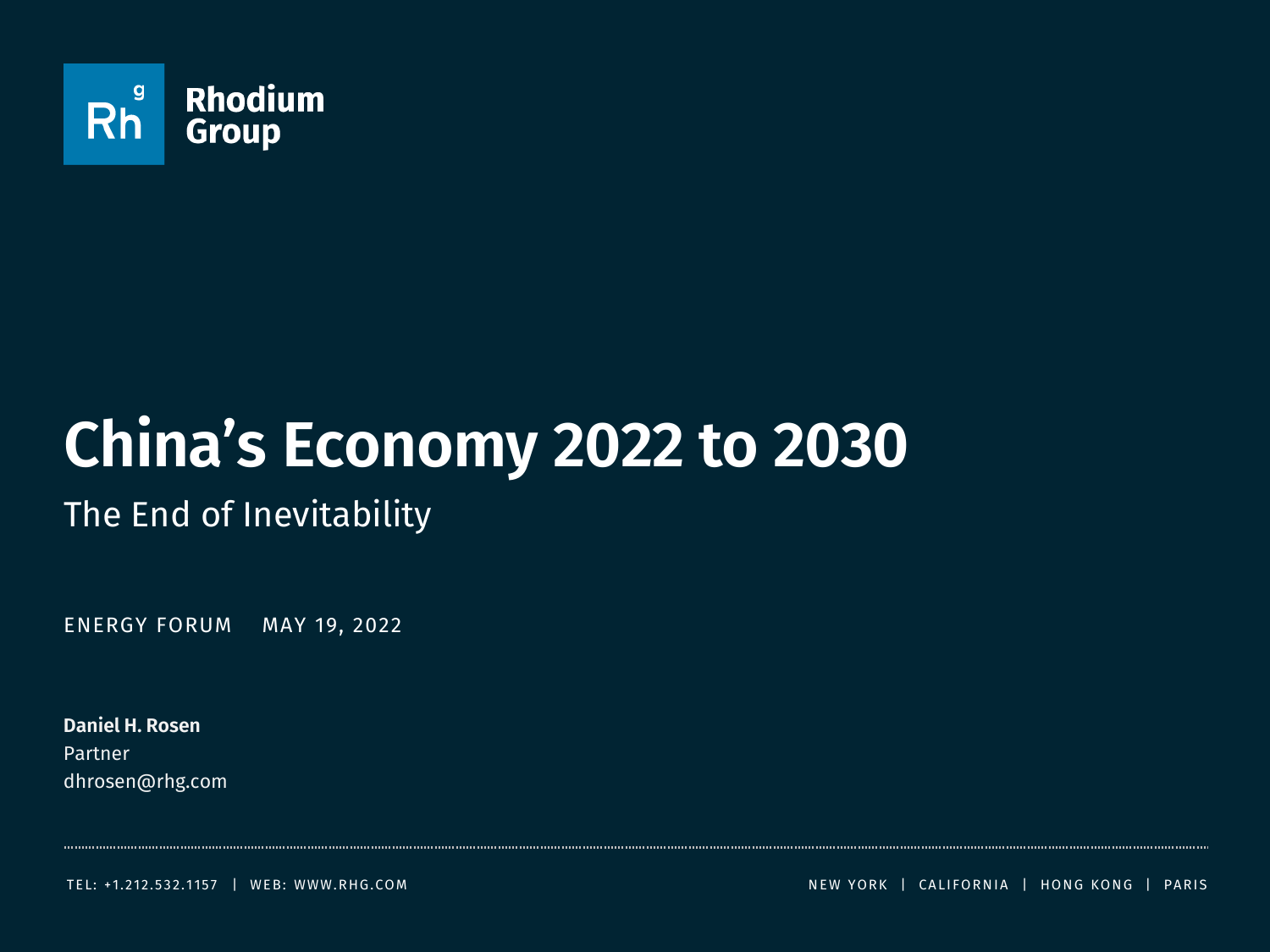# **Growth as We Knew It**

## All longstanding economic growth drivers under structural slowdown

### China's GDP Growth, Broken Down by Expenditure Component

Percent change, year-on-year (constant price)



Sources: IMF, National Bureau of Statistics.

### **2022 Growth Potential**



**= -0.5%-4.0% growth range**

*Reaching the official 5.5% target would take levels of infrastructure and property stimulus not in sight or under discussion.*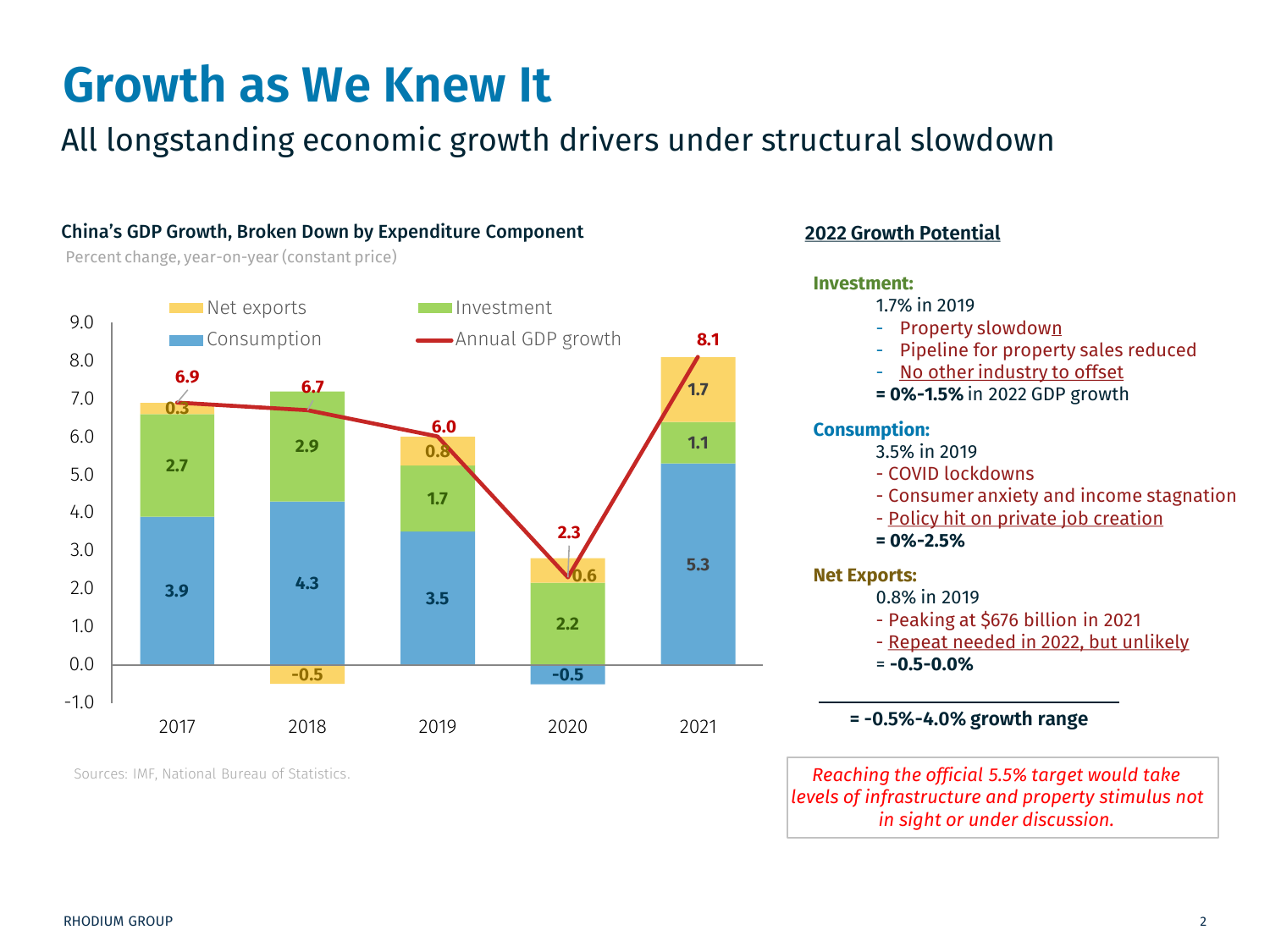# **Long Term Constraints Are Increasingly Obvious**

### Concerns are no longer fringe observations

General pop. & student pop. growth, Million people



### **Demographics: Now a headwind Investment: bad returns, debt increasing External conditions: more hostile**

Nominal GPD growth vs. interest on credit RMB trillions  $(L)$  and percent  $(R)$ 



Source: National Bureau of Statistics, Rhodium Group calculations.

Pct. with favorable views of US (L) & China (R)



Source: Pew Research.

- **Failed reforms since 2013** have not led to productivity growth needed to beat these headwinds.
- **The collapse of the property market** in 2021 and 2022 makes all these headwinds worse.
- In a de-coupled world**, systemic rivalry** drags on everything needed to overcome these headwinds: direct investment, portfolio flows, technology transfers, talent access, economies of scale and scope, and trade.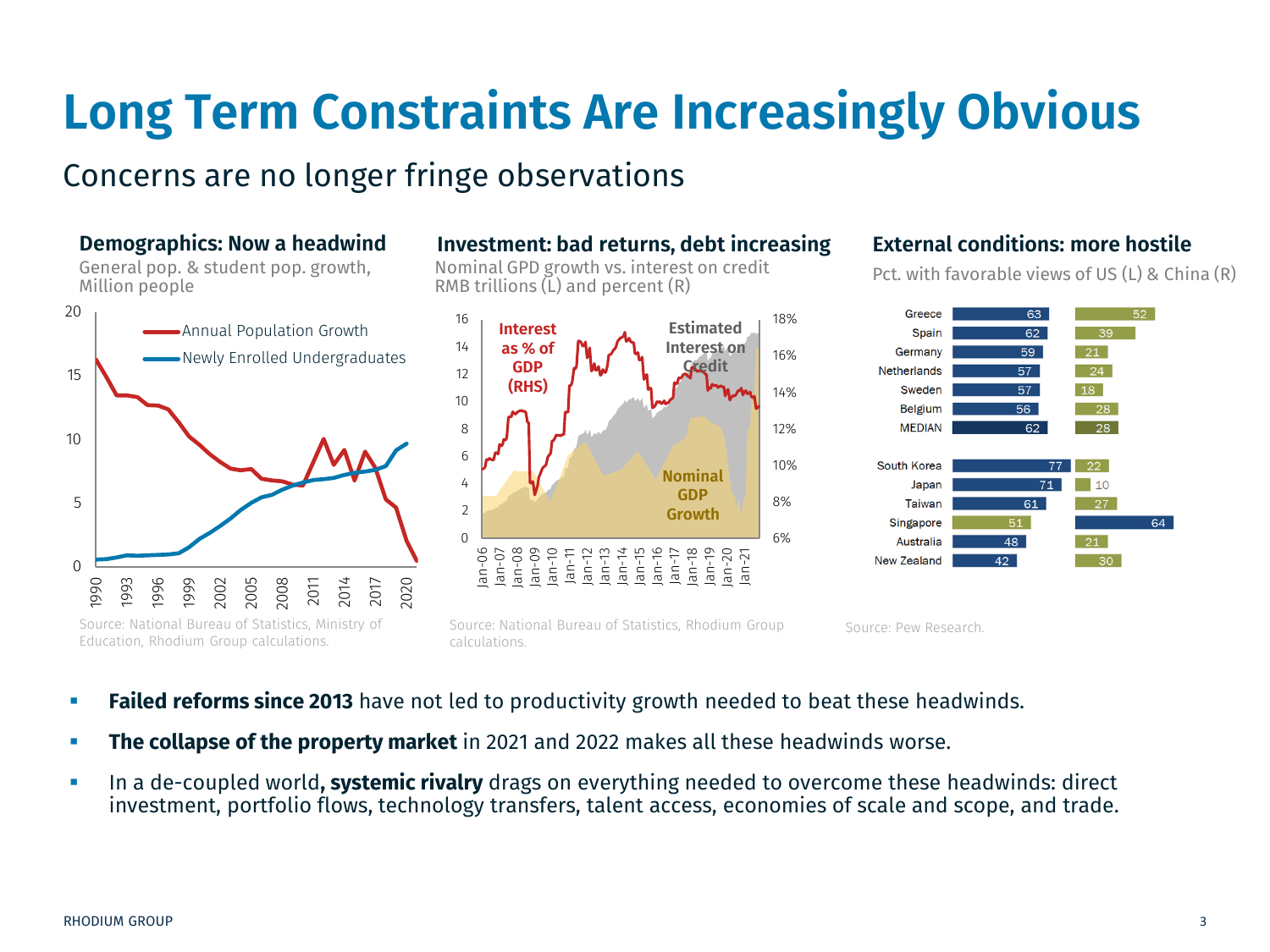## **"Turn Down to Go Up" Would Boost Outlook, But Unlikely**

## **Three China Growth Paths to 2030**

Stylized Rhodium scenarios, percent



Source: Rhodium Group.

## **A \$10 Trillion Range of Outcomes**

China 2030 GDP projections, USD trillion